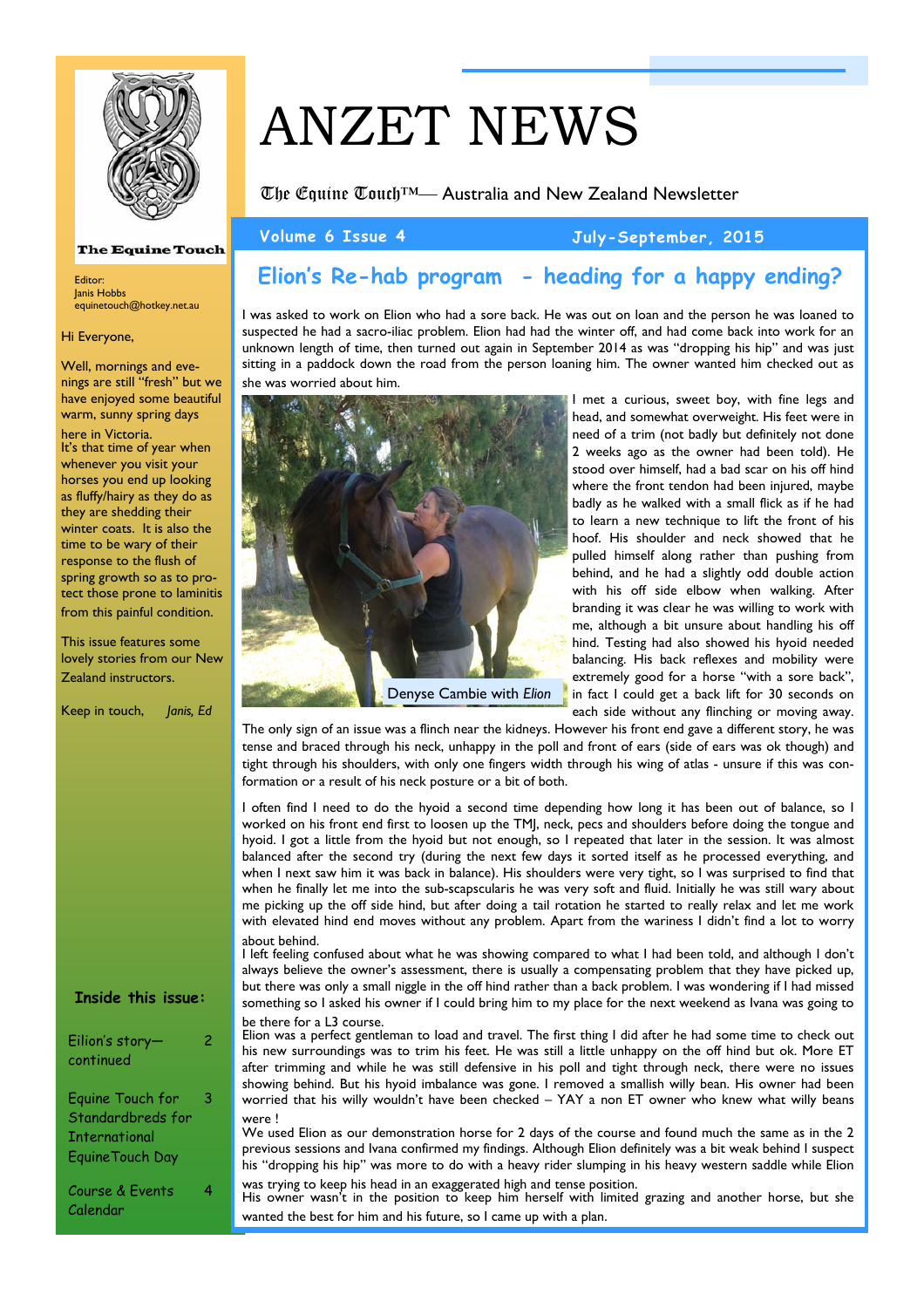### **Page 2 The Equine Touch™— Australia and New Zealand Newsletter**

## **Denyse's Plan for Elion's rehab continues—the team gets to work**

We would work on him to get him ready for sale to a nice new home where he would be loved and cared for and have a bit of fun. Our plan included regular ET, connected riding ground work and riding without stress and to encourage new habits in his neck carriage and posture, as well as grazing him on a hill so he had to develop a stronger hind end. I didn't have time to do this myself so I asked his owner if she could come twice a week and I would teach her the sort of groundwork we needed to do. A very good

friend would ride him three times a week, and I would do the ET and trimming and his daily care. He wasn't going back!!! His owner didn't have a liking for groundwork and preferred lots of cuddles, so we decided to try some lunging instead to work on his transitions. She still preferred cuddles, so I took over the groundwork, and she got him in and groomed him for when Margaret was here to ride him.

We did arena work to start with, lots of relaxing work encouraging his head into a better carriage (but had the problem of one extreme or the other – high or behind the vertical). Elion always tried hard and seemed to enjoy his riding sessions. And he loved his ET sessions. They were regular every week for the first month or so concentrating on his neck area and then I started lengthening the times between. I felt a bit mean as my boys always have a weekly session and their backs done every time they are ridden (and as often as not when not ridden too) but his neck was improving, and I didn't want him getting used to ET all the time and then

having it taken away when he was sold.



The dentist found him very unlevel on one side. He was supposed to have had his teeth done regularly, but that looks about as likely as his feet being trimmed 2 weeks before I saw him. After

the dentist he was much happier in his contact.

As time progressed Elion became more confident in his new surroundings, and his new "team", loves his dinner even though it is only a few handfuls of fibre-ezy and a sliced carrot, loves to roll, and loves his cuddles. He has been fine when I have taken my boys out on a hack and left him on his own, and then as we progressed with his riding he came out on hacks with them, and down to the beach as well.

I set up 3 small jumps (45 cm) in the arena to see what he thought – well he thought that was a cool game! He was a bit rusty on striding but on the lunge he consistently aimed for the centre of every one and had a lovely rhythmic pace between them, so it was time to see what he could do with real jumps. Easy!!! The first session we took it slowly, but it wasn't long before he was happily jumping 80 cm jumps and now around 1.05m. He has looked at a few but never had any thoughts about not going over. What a cool dude!

So now we have a classy horse who has a big fan club. He moves really well, uses his hindquarters rather than his shoulders to propel himself, no longer has any sign of the leg flick (that we assumed came from the tendon wound) or the double action in his elbow? He is vastly improved through his neck and poll, and now has 2 fingers in the wing of atlas. He will probably always need some bodywork to keep his neck in shape, but he is in a lot better shape than a lot of horses thanks to ET as well as sorting his teeth, feet and exercise programme.



Elion has been sold to a lovely new home in the Bay of Islands. His new owner is a quiet rider with good hands and has regular lessons and wants to learn. She will do some low level dressage and showhunter with him, and he will have the company of her semi retired older horse on their beautiful property. We will take him half way as we don't want him going on the transporter and overnighting in a strange place with strange people, and there will no doubt be happy tears as we say goodbye to him.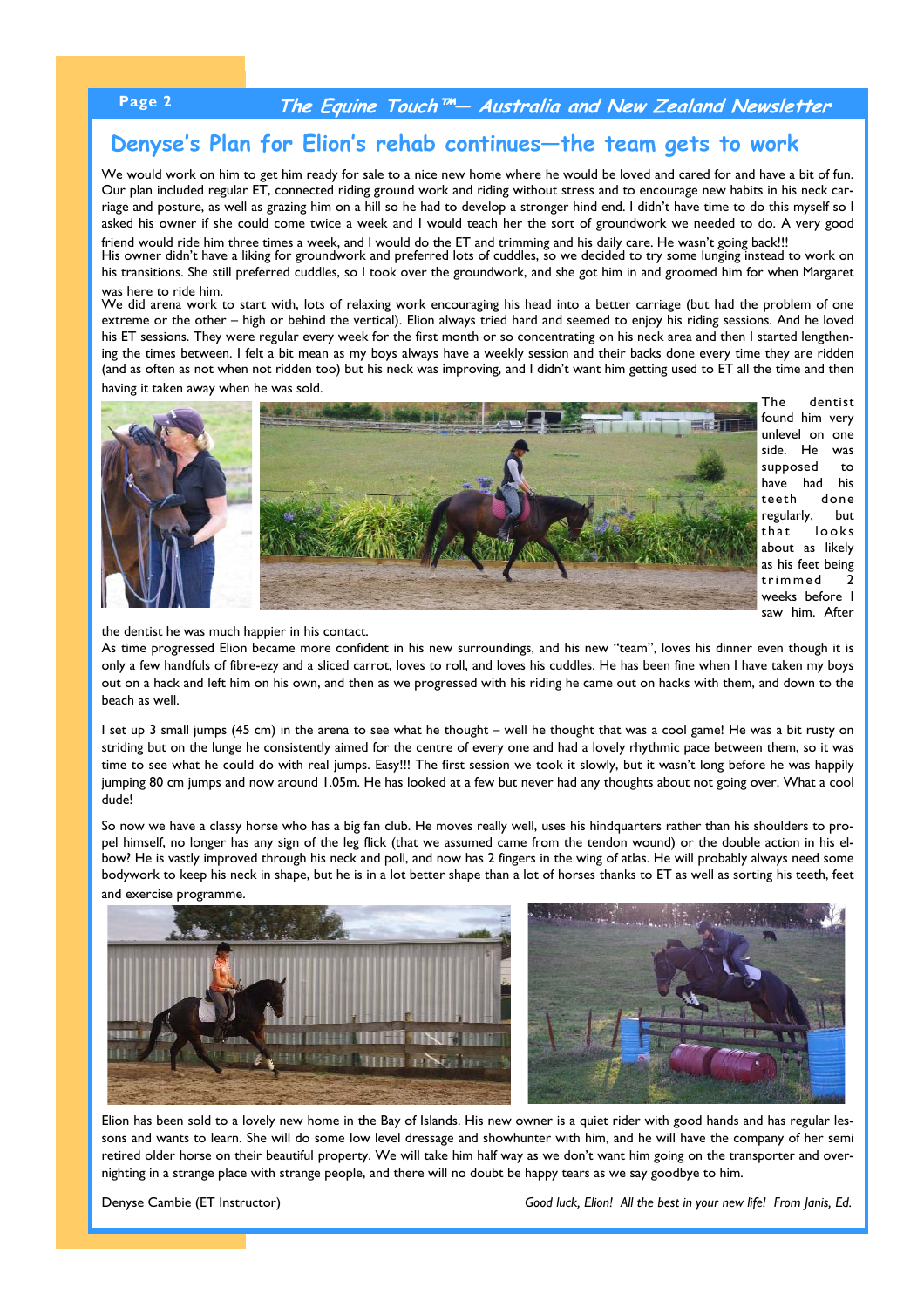#### **Volume 6 Issue 4 Page 3 According to the Contract of the Contract of Page 3**

# **Equine Touch helping rescued Standardbred horses in memory of Jock Ruddock on July 25,2015 International Equine Touch Day**

#### By Amanda Bowes

After reading about lackie Laws' standardbred rescue work in The News, Janice Clyma, from Hamner Springs, offered to treat the horses to a day of Equine Touch therapy.

Eight Students and practitioners travelled with Janice to the Woodend stables to work on a variety of horses. Equine Touch uses touch and vibration to help muscles heal that are tight or damaged and works on the entire animal.

The day was also held as a memorial for the late Jock Ruddock, ex-Kiwi wrestler turned Equine Therapist. Jock got into body therapy when wrestling as he looked for different techniques to address the strains and sprains

## encountered when wrestling.

Originally the technique was only taught to vets and when Jock met his future wife, Ivana, who was training to be a vet, he became fascinated by the way the therapy worked. He not only utilized it in is sport but became the

guru for treating horses around New Zealand. The very simple but effective treatment involves stretching the skin back to the edge of the muscle or affected area and challenging it. Gentle pressure sets up a vibra-

tion that "rearranges" the cells and releases tension. Working over the whole body, Equine Touch can have a hypnotic effect and allows the horse to experience a deep relaxation which not only benefits body but also mind.

Jackie Law presented the group with a variety of horses and was interested to see how one particular animal who she describes as ADHD as it can never settle, surprised when he not only tolerated it but responded in a very positive way.

 **Roxy's story By Janis Hobbs**

*Roxy*, a 14 year old TB, just coming off an old injury (suspensory ligament – NS), had been in work for 4 months and was having her first outing in 18

months, a dressage lesson. *Roxy* at times was exhibiting unbalanced gait in the heavy conditions and the owner/rider had some concerns about repeat injury from the arena surface condition.

As I was at the venue (for other work) the owner took the opportunity to get an Equine Touch session for *Roxy* following the lesson. Pre-ET session observation revealed some "plaiting" of hind legs in the walk, loading the front end. During branding I observed better ROM on the off-side forelimb and tighter sub-scapularis (near side shoulder tightness). I chose to focus on the front end of the horse, next time addressing any HQ issues which may later emerge. In addition to the BBB I offered some AOC to free up the front end, namely, Serratus, sub-scapularis, throat, hyoid and L2 pectoralis procedures. *Roxy* relaxed into the work beautifully with soft eyes, lowered head, licking & chewing, yawns and sighs. (I do love an expressive TB for this!) The owner commented "She thinks this is a day spa!" The next day

working in the same arena *Roxy* was "like butter, soft, supple, beautiful!"

In preparation for a follow up lesson (the following month) the owner commented "I rode the '*Roxy Rocket'* last evening – she was a bit too super-charged on the feed she has been getting this last week. But this morning she was beautiful when I rode her again."

"Having experienced extended rehabilitation stints with both my horses I can see Equine Touch as very complementary to the re-hab process of horses confined in a smaller area and a very controlled exercise regime. Yes, I would recommend it." *CF, Victoria*



Equine Touch is taught the same way all around the world and reached New Zealand in 2004.

Janice Clyma has been involved with Equine Touch for about nine years and got into it though her cranio-sacral therany

"Equine Touch is a very powerful therapy. The vibration technique creates energy and the horse just totally relaxes", she says.

Among her group working on Jackie's horses were two students, one from Germany and one from Japan, while

others travelled from Oxford, Sheffield and Eyreton. Acupuncturist, Jeff silver, who has a busy practice treating people in Christchurch and moonlights as an equine therapist and hoof-trimmer, took time out to share his skills with the group.

Janice says the wonderful thing about Equine Touch, is that anyone can learn the skill and make life for their horses better. She holds courses for both Level one and two a couple of times a year.